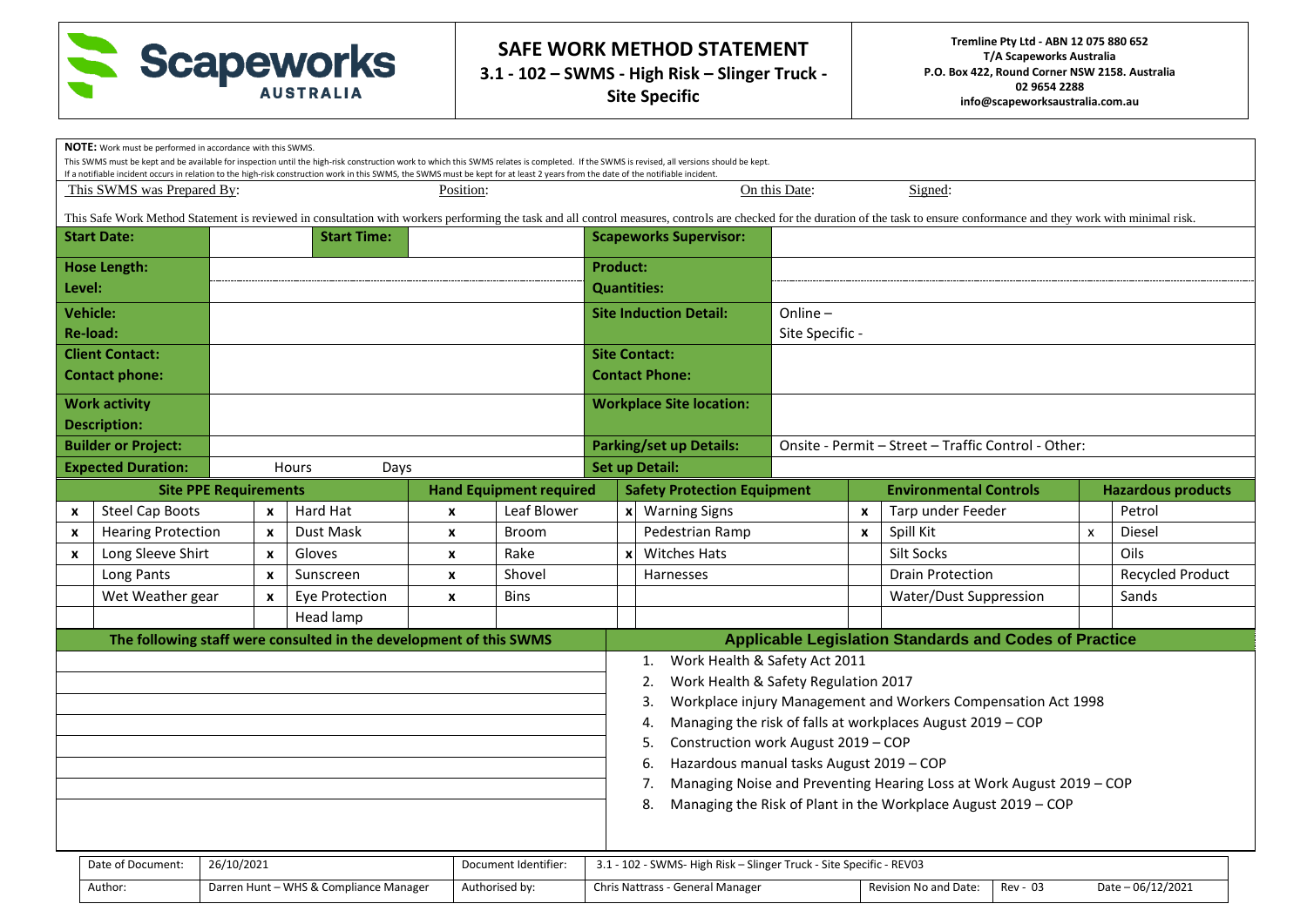

| or reducing risks.<br>workplace.<br>managed on an ongoing basis. | Hierarchy of Control - The hierarchy of control is a step-by-step approach to eliminating<br>A risk of harm to someone occurs when a hazard cannot be removed from the<br>If a hazard cannot be eliminated, the potential for injury must be minimised and the risk | ELIMINATION - Get rid of the risk all together - Is there a need to do it.<br>SUBSTITUTION - Replace the hazard with something safer - e.g. access<br><b>ISOLATION</b> - Limit access to the area - put in exclusion zones<br>ENGINEERING - Design and plan systems or process to lesson risk - certified clamps to scaffold or building to support pipes<br>ADMINISTRATION - Communicate risks to workers and alert others around you - Train workers in the SWMS, Toolbox meeting, site prestart<br>P P E - If the risk still exists use appropriate for the task - e.g. earmuffs, harnesses, chin strap on hat |                                                                                                               |  |  |  |  |  |  |
|------------------------------------------------------------------|---------------------------------------------------------------------------------------------------------------------------------------------------------------------------------------------------------------------------------------------------------------------|-------------------------------------------------------------------------------------------------------------------------------------------------------------------------------------------------------------------------------------------------------------------------------------------------------------------------------------------------------------------------------------------------------------------------------------------------------------------------------------------------------------------------------------------------------------------------------------------------------------------|---------------------------------------------------------------------------------------------------------------|--|--|--|--|--|--|
| <b>High risk</b>                                                 | Risk of a person falling more than 2                                                                                                                                                                                                                                | Work on a telecommunication tower                                                                                                                                                                                                                                                                                                                                                                                                                                                                                                                                                                                 | Demolition of load-bearing structure                                                                          |  |  |  |  |  |  |
| construction work:                                               | metres (Note: in some jurisdictions this is                                                                                                                                                                                                                         |                                                                                                                                                                                                                                                                                                                                                                                                                                                                                                                                                                                                                   |                                                                                                               |  |  |  |  |  |  |
|                                                                  | 3 metres)                                                                                                                                                                                                                                                           |                                                                                                                                                                                                                                                                                                                                                                                                                                                                                                                                                                                                                   |                                                                                                               |  |  |  |  |  |  |
|                                                                  | Likely to involve disturbing asbestos                                                                                                                                                                                                                               | Temporary load-bearing support for structural alterations or                                                                                                                                                                                                                                                                                                                                                                                                                                                                                                                                                      | Work in or near a confined space                                                                              |  |  |  |  |  |  |
|                                                                  |                                                                                                                                                                                                                                                                     | repairs                                                                                                                                                                                                                                                                                                                                                                                                                                                                                                                                                                                                           |                                                                                                               |  |  |  |  |  |  |
|                                                                  | Work in or near a shaft or trench                                                                                                                                                                                                                                   | $\Box$ Use of explosives                                                                                                                                                                                                                                                                                                                                                                                                                                                                                                                                                                                          | Work on or near pressurised gas mains or                                                                      |  |  |  |  |  |  |
|                                                                  | deeper than 1.5 m or a tunnel                                                                                                                                                                                                                                       |                                                                                                                                                                                                                                                                                                                                                                                                                                                                                                                                                                                                                   | piping                                                                                                        |  |  |  |  |  |  |
|                                                                  | $\Box$ Work on or near chemical, fuel, or                                                                                                                                                                                                                           | $\Box$ Work on or near energised electrical installations or services                                                                                                                                                                                                                                                                                                                                                                                                                                                                                                                                             | Work in an area that may have a                                                                               |  |  |  |  |  |  |
|                                                                  | refrigerant lines                                                                                                                                                                                                                                                   |                                                                                                                                                                                                                                                                                                                                                                                                                                                                                                                                                                                                                   | contaminated or flammable atmosphere                                                                          |  |  |  |  |  |  |
|                                                                  | Tilt-up or precast concrete elements                                                                                                                                                                                                                                | $\Box$ Work on, in or adjacent to a road, railway, shipping lane or other                                                                                                                                                                                                                                                                                                                                                                                                                                                                                                                                         | Work in an area with movement of                                                                              |  |  |  |  |  |  |
|                                                                  |                                                                                                                                                                                                                                                                     | traffic corridor in use by traffic other than pedestrians                                                                                                                                                                                                                                                                                                                                                                                                                                                                                                                                                         | powered mobile plant                                                                                          |  |  |  |  |  |  |
|                                                                  | Work in areas with artificial extremes                                                                                                                                                                                                                              | Work in or near water or other liquid that involves a risk of                                                                                                                                                                                                                                                                                                                                                                                                                                                                                                                                                     | Diving work                                                                                                   |  |  |  |  |  |  |
|                                                                  | of temperature                                                                                                                                                                                                                                                      | drowning                                                                                                                                                                                                                                                                                                                                                                                                                                                                                                                                                                                                          |                                                                                                               |  |  |  |  |  |  |
|                                                                  | Person responsible for ensuring compliance with SWMS:                                                                                                                                                                                                               | Supervisor overseeing workers on site.<br><b>Date SWMS</b><br>received:                                                                                                                                                                                                                                                                                                                                                                                                                                                                                                                                           |                                                                                                               |  |  |  |  |  |  |
| SWMS?                                                            | What measures are in place to ensure compliance with the                                                                                                                                                                                                            | Training and reviewing with workers, Safe operation procedures, Verification of Competency (VOC), Pre-Start Toolbox                                                                                                                                                                                                                                                                                                                                                                                                                                                                                               |                                                                                                               |  |  |  |  |  |  |
|                                                                  | Person responsible for reviewing SWMS control measures:                                                                                                                                                                                                             | <b>Date SWMS</b>                                                                                                                                                                                                                                                                                                                                                                                                                                                                                                                                                                                                  |                                                                                                               |  |  |  |  |  |  |
|                                                                  |                                                                                                                                                                                                                                                                     | received by                                                                                                                                                                                                                                                                                                                                                                                                                                                                                                                                                                                                       |                                                                                                               |  |  |  |  |  |  |
|                                                                  |                                                                                                                                                                                                                                                                     | reviewer:                                                                                                                                                                                                                                                                                                                                                                                                                                                                                                                                                                                                         |                                                                                                               |  |  |  |  |  |  |
|                                                                  | How will the SWMS control measures be reviewed?                                                                                                                                                                                                                     |                                                                                                                                                                                                                                                                                                                                                                                                                                                                                                                                                                                                                   | SWMS must be reviewed by the Principal Contractor, against criteria defined by them, before the work activity |  |  |  |  |  |  |
|                                                                  |                                                                                                                                                                                                                                                                     | commences. Note that any issues with the SWMS must be rectified prior to work commencement.                                                                                                                                                                                                                                                                                                                                                                                                                                                                                                                       |                                                                                                               |  |  |  |  |  |  |
| <b>Review date:</b>                                              |                                                                                                                                                                                                                                                                     | <b>Reviewer's</b>                                                                                                                                                                                                                                                                                                                                                                                                                                                                                                                                                                                                 |                                                                                                               |  |  |  |  |  |  |
|                                                                  |                                                                                                                                                                                                                                                                     | signature:                                                                                                                                                                                                                                                                                                                                                                                                                                                                                                                                                                                                        |                                                                                                               |  |  |  |  |  |  |
|                                                                  |                                                                                                                                                                                                                                                                     |                                                                                                                                                                                                                                                                                                                                                                                                                                                                                                                                                                                                                   |                                                                                                               |  |  |  |  |  |  |

| Date of Document: | 26/10/2021                             | Document Identifier: | 3.1 - 102 - SWMS- High Risk – Slinger Truck - Site Specific - REV03 |                         |          |                   |  |  |  |
|-------------------|----------------------------------------|----------------------|---------------------------------------------------------------------|-------------------------|----------|-------------------|--|--|--|
| Author:           | Darren Hunt - WHS & Compliance Manager | Authorised by:       | Chris Nattrass - General Manager                                    | Revision No and Date: I | Rev - 03 | Date - 06/12/2021 |  |  |  |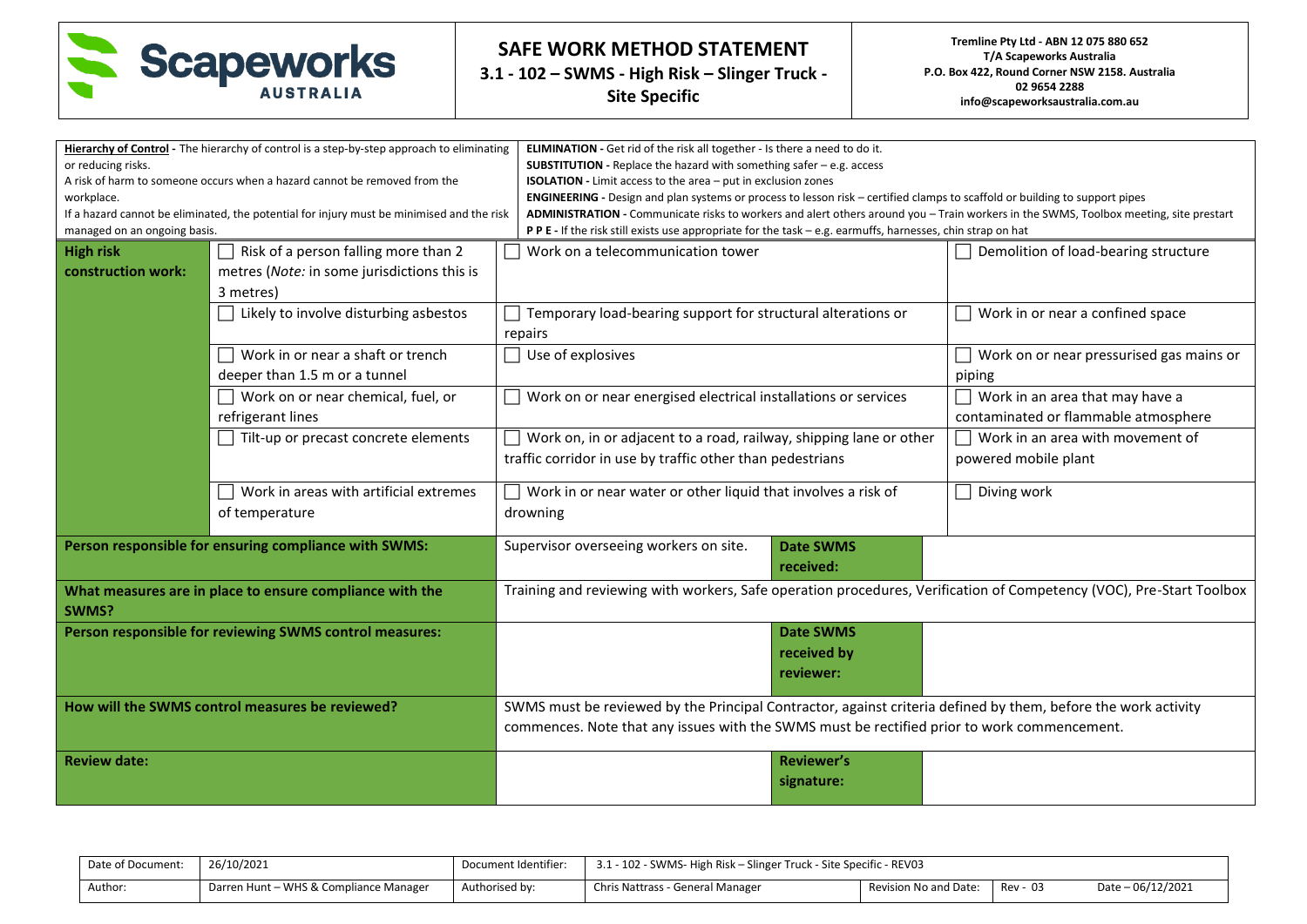

A Safe Work Method Statement (SWMS) is a formal and often legal document which outlines the specific requirements involved with performing a specific task/activity. Safe work method statement (SWMS) must be kept If a notifiable incident occurs in relation to high-risk construction work to which the SWMS relates, then the SWMS must be kept for at

|                     |                                        | <b>RISK MATRIX - The risk</b>                                                                                                                                                                                                              |                                                               |                                                               | <b>Consequence</b>                                        |                                                                  |                                                        |
|---------------------|----------------------------------------|--------------------------------------------------------------------------------------------------------------------------------------------------------------------------------------------------------------------------------------------|---------------------------------------------------------------|---------------------------------------------------------------|-----------------------------------------------------------|------------------------------------------------------------------|--------------------------------------------------------|
|                     |                                        | matrix assesses the likelihood and<br>consequence of a hazard. This                                                                                                                                                                        | 1                                                             | $\overline{2}$                                                | 3                                                         | 4                                                                | 5                                                      |
| potential incident. |                                        | assessment determines the level<br>of risk associated with the hazard.<br>Likelihood is the probability that<br>something might happen.<br>Consequence is defined as the<br>most probable result of the<br>Likelihood x Consequence = risk | Insignificant<br>- No Injuries /<br>Minimal<br>financial loss | Minor-<br>First aide<br>treatment<br>medium<br>financial loss | Moderate -<br>Medical<br>Treatment/high<br>financial loss | Major-<br><b>Hospital loss</b><br>time / large<br>financial loss | Catastrophic<br>- Death /<br>Massive<br>financial loss |
|                     | 5                                      | <b>Almost</b>                                                                                                                                                                                                                              | 5                                                             | 10                                                            | 15                                                        | 20                                                               | 25                                                     |
|                     | <b>Moderate</b><br>$Certain -$<br>high |                                                                                                                                                                                                                                            |                                                               | high                                                          | <b>Catastrophic</b>                                       | <b>Catastrophic</b>                                              |                                                        |
|                     |                                        | Occurs Often                                                                                                                                                                                                                               |                                                               |                                                               |                                                           |                                                                  |                                                        |
|                     | 4                                      | $Likely - Could$                                                                                                                                                                                                                           | 4                                                             | 8                                                             | 12                                                        | 16                                                               | 20                                                     |
|                     |                                        | easily happen                                                                                                                                                                                                                              | <b>Moderate</b>                                               | <b>Moderate</b>                                               | high                                                      | <b>Catastrophic</b>                                              | <b>Catastrophic</b>                                    |
|                     | $\overline{\mathbf{3}}$                | Possible -                                                                                                                                                                                                                                 | 3                                                             | 6                                                             | q                                                         | 12                                                               | 15                                                     |
|                     |                                        | could happen                                                                                                                                                                                                                               | low                                                           | <b>Moderate</b>                                               | <b>Moderate</b>                                           | high                                                             | high                                                   |
| Likelihood          |                                        | and known to                                                                                                                                                                                                                               |                                                               |                                                               |                                                           |                                                                  |                                                        |
|                     | $\overline{2}$                         | Unlikely $-$                                                                                                                                                                                                                               | $\overline{2}$                                                | $\overline{a}$                                                | $6\overline{6}$                                           | $\overline{\mathbf{8}}$                                          | 10                                                     |
|                     |                                        | Potential to                                                                                                                                                                                                                               | low                                                           | <b>Moderate</b>                                               | <b>Moderate</b>                                           | <b>Moderate</b>                                                  | high                                                   |
|                     |                                        | happen                                                                                                                                                                                                                                     |                                                               |                                                               |                                                           |                                                                  |                                                        |
|                     | $\mathbf{1}$                           | $Rare -$                                                                                                                                                                                                                                   | 1                                                             | $\overline{2}$                                                | 3                                                         | $\overline{a}$                                                   | 5                                                      |
|                     |                                        | Extreme                                                                                                                                                                                                                                    | low                                                           | low                                                           | low                                                       | <b>Moderate</b>                                                  | <b>Moderate</b>                                        |
|                     |                                        | circumstances                                                                                                                                                                                                                              |                                                               |                                                               |                                                           |                                                                  |                                                        |
|                     |                                        | to happen                                                                                                                                                                                                                                  |                                                               |                                                               |                                                           |                                                                  |                                                        |

least 2 years from the occurrence of the notifiable incident.

The risk matrix is based on two intersecting factors: the likelihood that the risk event will occur, and the potential impact that the risk event will have on the business. In other words, it's a tool that helps you visualize the probability vs. the severity of a potential risk.

**1. Identifying hazards** − physical work environment − equipment, materials and substances used − work tasks and how they are performed, and − work design and management.

**2. How to assess risks** – Look at what could happen if someone is exposed to a hazard and the likelihood of it happening.

**3. How to control risks** - The most important step in managing risks involves eliminating them so far as is reasonably practicable, or if that is not reasonably practicable, minimising the risks so far as is reasonably practicable.

The ways of controlling risks are ranked from the highest level of protection and reliability to the lowest, the hierarchy of control measures can be applied in relation to any risk. The WHS Regulations make it mandatory for duty holders to work through this hierarchy when managing certain risks.

**4. How to review controls** - The WHS Regulations require a risk management process for specific risks. That process includes circumstances where you must review your control measures for those risks and, if necessary, change them.

A review is required:

- **-** When the control measure is not effective in controlling the risk
- **-** Before a change at the workplace that is likely to give rise to a new or different health and safety risk that the control measure may not effectively control
- **-** if a new hazard or risk is identified
- **-** if the results of consultation indicate that a review is necessary, or
- **-** if a health and safety representative request a review.

| Date of Document: | 26/10/2021                             | Document Identifier: | 3.1 - 102 - SWMS- High Risk – Slinger Truck - Site Specific - REV03 |                                   |  |  |  |  |  |
|-------------------|----------------------------------------|----------------------|---------------------------------------------------------------------|-----------------------------------|--|--|--|--|--|
| Author:           | Darren Hunt – WHS & Compliance Manager | Authorised by:       | Chris Nattrass - General Manager                                    | Rev - 03<br>Revision No and Date: |  |  |  |  |  |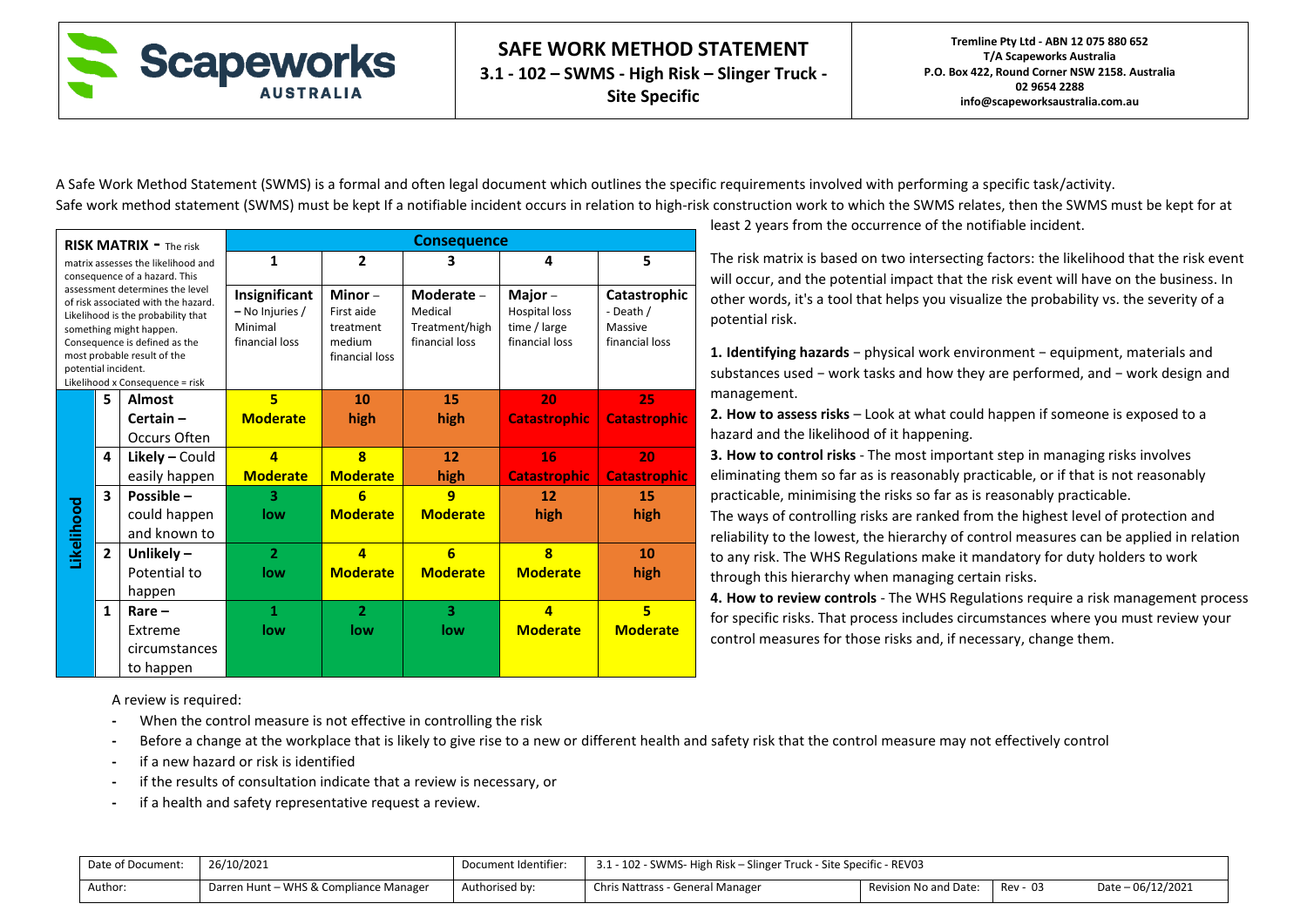

|              | Job/Task(s)                         | Hazard(s)                                                                                                                                                                      |                  |                                                                                                                                                                                                                                                                            | <b>Risk Rating</b> | <b>Solution / Control Measure / Safe Work Method</b>                                                                                                                            |                                                          | <b>New Risk</b> |                | <b>Responsible</b>                                                     |  |
|--------------|-------------------------------------|--------------------------------------------------------------------------------------------------------------------------------------------------------------------------------|------------------|----------------------------------------------------------------------------------------------------------------------------------------------------------------------------------------------------------------------------------------------------------------------------|--------------------|---------------------------------------------------------------------------------------------------------------------------------------------------------------------------------|----------------------------------------------------------|-----------------|----------------|------------------------------------------------------------------------|--|
| Step         | <b>Break job down</b><br>into steps | Identify hazards associated with each step, examine each to find possibilities that<br>could lead to injury or environmental impact                                            |                  | <b>From Table</b><br>Using the previous two columns as a guide, decide what<br>on last page<br>actions are necessary to eliminate or minimise the hazards<br>that could lead to an accident, injury or occupational illness<br>$L \times C = R$<br>or environmental impact |                    |                                                                                                                                                                                 | Rating<br>From Table<br>on last page<br>$L \times C = R$ |                 |                | <b>Persons to</b><br>implement<br>(Minimum<br><b>Competency Level)</b> |  |
|              | <b>Arrival to Site</b>              | Not gone to correct location losing time                                                                                                                                       |                  | 3 <sup>1</sup>                                                                                                                                                                                                                                                             | 12 <sub>2</sub>    | Read through site assessment plans prior to<br>leaving yard, this will detail instruction for site in<br>relation to parking, contact, work, product, and<br>induction details. | $\overline{2}$                                           | 3               | 6              |                                                                        |  |
|              |                                     | Covid risk for workers or site, if contracted it can cause serious<br>health risk or death, shut down the site and zero work losing time<br>and productivity.                  | $\overline{4}$   | $\overline{4}$                                                                                                                                                                                                                                                             | 16                 | All workers sent to site have a negative Covid-<br>19 test within every 72 hours and are<br>vaccinated. Register supplied if site requires it.                                  | $\overline{2}$                                           | 4               | 8              | Project Manager<br>Estimator                                           |  |
|              |                                     | No site contact causing loss of time                                                                                                                                           | 3 <sup>1</sup>   | $\overline{3}$                                                                                                                                                                                                                                                             | 9 <sup>°</sup>     | Contact site prior to arrival, for contact for<br>clarification on works and induction.                                                                                         |                                                          | 3               | 3              | Supervisor<br><b>WHS Manager</b>                                       |  |
|              |                                     | Parking not indicated, risk of fines and loss time                                                                                                                             | $\blacktriangle$ | 3 <sup>2</sup>                                                                                                                                                                                                                                                             | 12                 | Pre organised with site, mapped out on<br>paperwork of site assessment. Vehicle<br>Movement Plan                                                                                |                                                          | 3               | $\overline{3}$ |                                                                        |  |
|              |                                     | Not understanding of emergency process risk of harm if not knowing<br>in case of emergency                                                                                     | $\overline{4}$   | $\overline{\mathbf{4}}$                                                                                                                                                                                                                                                    | 16                 | Induction to be completed prior to works<br>commencing.                                                                                                                         | $\overline{2}$                                           | 7               | 8              |                                                                        |  |
|              | Site set up                         | Traffic interference with setting up, risk of being struck by vehicle<br>and causing traffic build up. Conveyor extending into the path of the<br>traffic causing a collision. | 4 <sup>1</sup>   | $\overline{\mathbf{4}}$                                                                                                                                                                                                                                                    | 16                 | Reference the site assessment traffic<br>management and delineate work area, have a<br>spotter, or traffic controller in place to assist with<br>control of traffic.            | $\overline{2}$                                           | 4               | 8              |                                                                        |  |
| $\mathbf{2}$ |                                     | Overhead hazards, power, communication lines or cranes working.                                                                                                                | 3 <sup>1</sup>   | 5 <sup>5</sup>                                                                                                                                                                                                                                                             | 15                 | Assess all hazards and discuss with site<br>supervisor for clearances, risk assessment to be<br>completed for any further controls required to be<br>put in place.              |                                                          | $\sqrt{5}$      | 5              | Site Supervisor<br>workers                                             |  |
|              |                                     | Trip hazards in area, risk to workers or self.                                                                                                                                 | $\overline{4}$   | $\overline{4}$                                                                                                                                                                                                                                                             | 16                 | Clear obstructions/trip hazards in your work area<br>Consult with client to move items                                                                                          | $\overline{2}$                                           | 4               | 8              |                                                                        |  |
|              |                                     | Access near and under the conveyor can cause harm to others, with<br>possible material spillage, possible access to moving parts.                                              | 3 <sup>1</sup>   | $\overline{4}$                                                                                                                                                                                                                                                             | 12                 | Exclusion zones to be set up prior to operation,<br>restrict access to rear of truck or both trucks if<br>re-loading.                                                           | 2 <sup>1</sup>                                           |                 | 8              |                                                                        |  |

| Date of Document: | 26/10/2021                             | Document Identifier: | 3.1 - 102 - SWMS- High Risk – Slinger Truck - Site Specific - REV03 |                       |          |                   |  |  |  |
|-------------------|----------------------------------------|----------------------|---------------------------------------------------------------------|-----------------------|----------|-------------------|--|--|--|
| Author:           | Darren Hunt - WHS & Compliance Manager | Authorised by:       | Chris Nattrass - General Manager                                    | Revision No and Date: | Rev - 03 | Date - 06/12/2021 |  |  |  |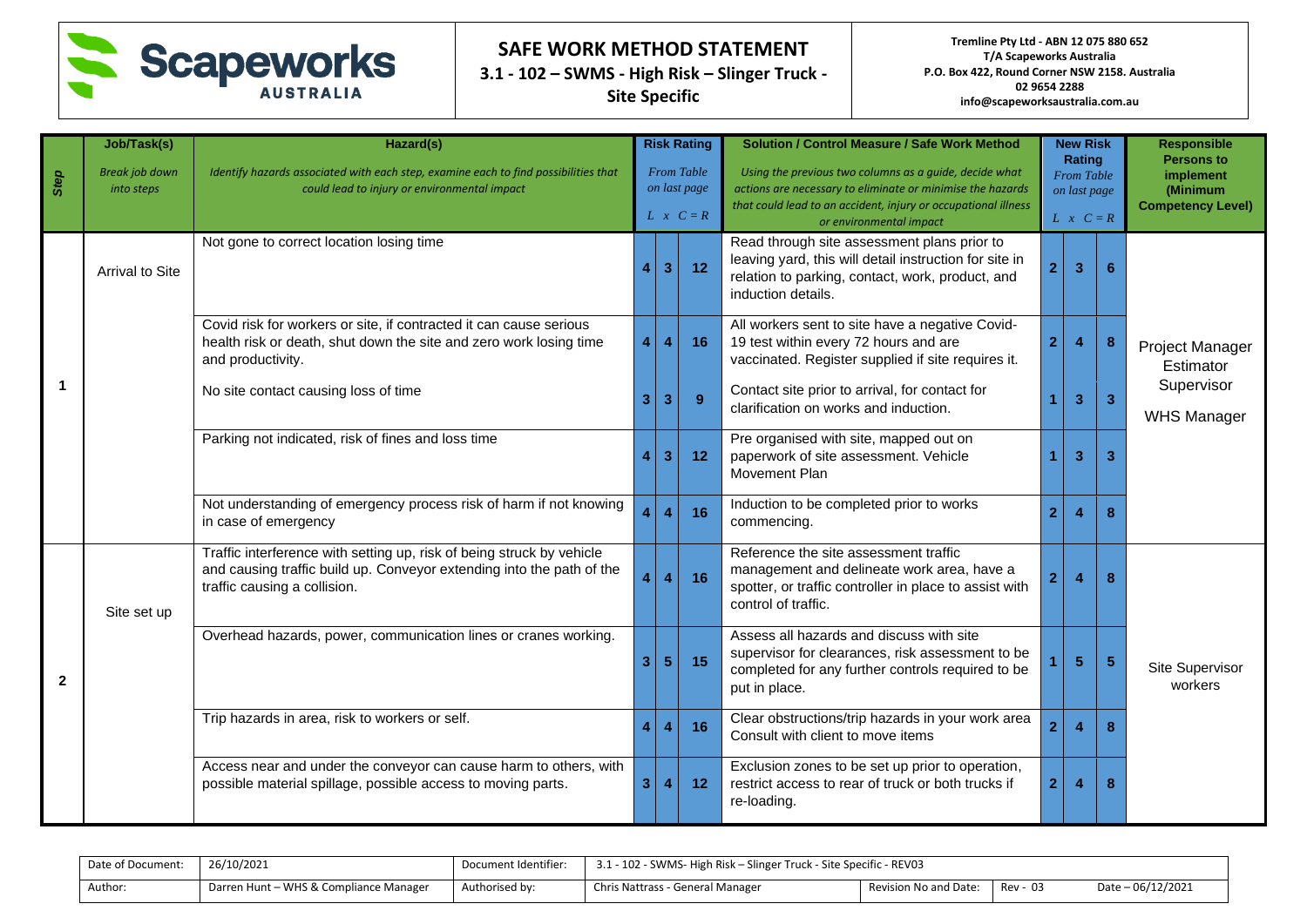

| Step | Job/Task(s)<br><b>Break job down</b><br>into steps | Hazard(s)<br>Identify hazards associated with each step, examine each to find<br>possibilities that could lead to injury or environmental impact                                |                | <b>Risk Rating</b><br><b>From Table</b><br>on last page |    | <b>Solution / Control Measure / Safe Work Method</b><br>Using the previous two columns as a quide, decide what actions are<br>necessary to eliminate or minimise the hazards that could lead to an                                                                                                      |                | <b>New Risk</b><br>Rating<br><b>From Table</b> |    | <b>Responsible Persons</b><br>to implement<br>(Minimum |
|------|----------------------------------------------------|---------------------------------------------------------------------------------------------------------------------------------------------------------------------------------|----------------|---------------------------------------------------------|----|---------------------------------------------------------------------------------------------------------------------------------------------------------------------------------------------------------------------------------------------------------------------------------------------------------|----------------|------------------------------------------------|----|--------------------------------------------------------|
|      |                                                    |                                                                                                                                                                                 |                | $L \times C = R$                                        |    | accident, injury or occupational illness or environmental impact                                                                                                                                                                                                                                        |                | on last page<br>$L \times C = R$               |    | <b>Competency Level)</b>                               |
|      |                                                    | Area for re-loading slinger with excavator or loader not<br>delineated from other works having a risk of collision.                                                             | $\overline{A}$ | $\overline{\mathbf{4}}$                                 | 16 | Communicate with mobile plant operator, determine<br>area required for works and to be re-loaded, discuss<br>the work and process with other workers in the work<br>area.                                                                                                                               | $\overline{2}$ | 4                                              | 8  |                                                        |
|      |                                                    | No consultation with other workers in the vicinity of<br>work zone, putting dust over other works and workers on<br>site, risk of being struck by plant, material, or conveyor. | $\overline{4}$ | 5 <sub>5</sub>                                          | 20 | Ensure all other workers are aware of hazards on start-<br>up and works, create a 10m perimeter to help eliminate<br>dust on others and material over them and their work.<br>Discuss and record on shift pre-start. Set up water hose<br>for product to add water if required for dust<br>suppression. | $\overline{2}$ | $\sqrt{5}$                                     | 10 |                                                        |
|      |                                                    | Slinging material to rear of truck for with material been put<br>into a basin or pit of a distance potentially greater than<br>3<br>40m, hitting others in the area.            |                | $\overline{4}$                                          | 12 | Ensure all consultation processes have been discussed<br>and the area is excluded from entry and operator is to<br>have direct line of site.                                                                                                                                                            |                | $\overline{\mathbf{4}}$                        |    |                                                        |
| 3    | Pre-start of<br>operation                          | Signage and no warning for noise on truck affecting<br>hearing.                                                                                                                 | $\overline{A}$ | $\overline{4}$                                          | 16 | Set out 10m buffer zone, display signage for hearing<br>protection. Record noise discussions in pre-start and<br>hearing protection is required in work area.                                                                                                                                           | $\overline{2}$ | $\overline{4}$                                 | 8  | <b>Site Supervisor</b><br><b>Workers</b>               |
|      |                                                    | Pedestrians coming in the operation of the truck, falling on<br>foot path or traffic areas on site, causing serious injury to<br>workers or public.                             | $\overline{A}$ | $\overline{\mathbf{4}}$                                 | 16 | Put out signage in pedestrian areas. If possible                                                                                                                                                                                                                                                        | $\overline{2}$ | 4                                              | 8  |                                                        |
|      |                                                    | Incorrect PPE leaving workers to exposer of injury and<br>inhaling dust with open to lung respiratory issues.                                                                   | 3              | $\overline{4}$                                          | 12 | PPE to be always checked and worn as per<br>SWMS requirement and site requirements. Add water to<br>product through hose and or if possible pre moisten<br>product in the truck. Always monitor dust control.                                                                                           | $\overline{2}$ | $\overline{4}$                                 | 8  |                                                        |
|      |                                                    | Plant and Equipment Failure                                                                                                                                                     | $\overline{4}$ | $\overline{\mathbf{4}}$                                 | 16 | Plant pre-start to be conducted prior to every shift,<br>faults are to be reported for actioning, any faults that<br>have risk to workers or the project is to be actioned<br>directly through the operations manager.                                                                                  | $\overline{2}$ | 4                                              | 8  |                                                        |
|      |                                                    | Conveyor belt worn out and split if not checked, this will<br>spread product in unwanted placed, possible hit people.<br>And go into drains. Lost time for clean-up and repair. | $\overline{4}$ | $\overline{4}$                                          | 16 | Check all joints and continuously during the operation<br>spot check lines. Cover pits and drains to avoid material<br>escaping into water ways.                                                                                                                                                        | $\overline{2}$ | $\overline{4}$                                 | 8  |                                                        |

| Date of Document: | 26/10/2021                             | Document Identifier: | 3.1 - 102 - SWMS- High Risk – Slinger Truck - Site Specific - REV03 |                       |          |                   |  |  |  |
|-------------------|----------------------------------------|----------------------|---------------------------------------------------------------------|-----------------------|----------|-------------------|--|--|--|
| Author:           | Darren Hunt - WHS & Compliance Manager | Authorised by:       | Chris Nattrass - General Manager                                    | Revision No and Date: | Rev - 03 | Date - 06/12/2021 |  |  |  |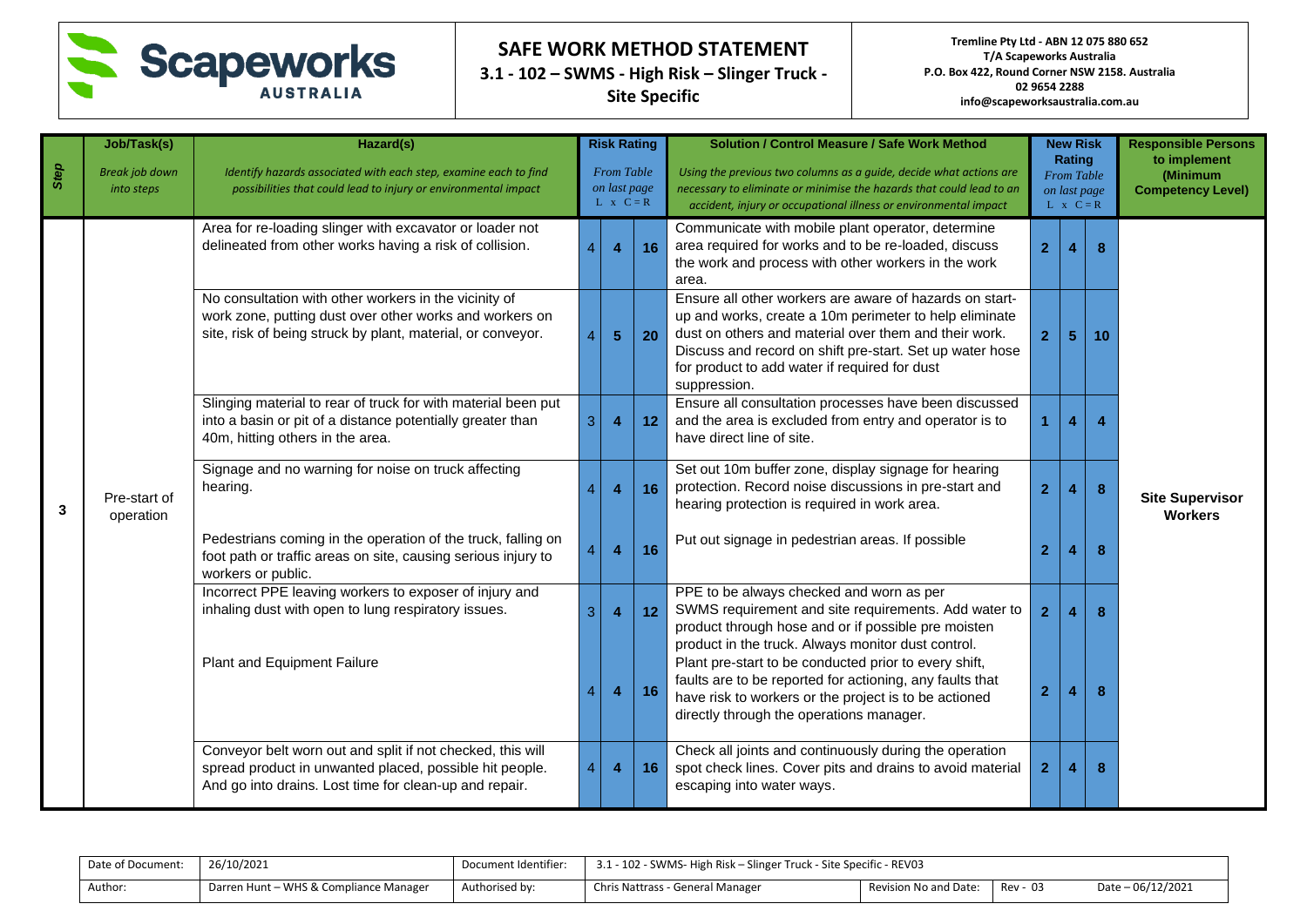

**Tremline Pty Ltd - ABN 12 075 880 652 T/A Scapeworks Australia P.O. Box 422, Round Corner NSW 2158. Australia 02 9654 2288 info@scapeworksaustralia.com.au**

| Step                    | Job/Task(s)<br><b>Break job down</b><br>into steps | Hazard(s)<br>Identify hazards associated with each step, examine each to find<br>possibilities that could lead to injury or environmental impact                                                                                                                                                                                           |                         | <b>Risk Rating</b><br>From Table on<br>last page<br>$L \times C = R$ |    | <b>Solution / Control Measure / Safe Work Method</b><br>Using the previous two columns as a guide, decide what actions<br>are necessary to eliminate or minimise the hazards that could<br>lead to an accident, injury or occupational illness or<br>environmental impact                                             |                | <b>New Risk</b><br>Rating<br>From Table on<br>last page<br>$L \times C = R$ |    | <b>Responsible Persons</b><br>to implement<br>(Minimum Competency<br>Level) |  |
|-------------------------|----------------------------------------------------|--------------------------------------------------------------------------------------------------------------------------------------------------------------------------------------------------------------------------------------------------------------------------------------------------------------------------------------------|-------------------------|----------------------------------------------------------------------|----|-----------------------------------------------------------------------------------------------------------------------------------------------------------------------------------------------------------------------------------------------------------------------------------------------------------------------|----------------|-----------------------------------------------------------------------------|----|-----------------------------------------------------------------------------|--|
| $\overline{\mathbf{A}}$ | Delineation of                                     | Work areas not defined or do not have barriers may put<br>others at risk of contact with plant. Causing injury,<br>entanglement.                                                                                                                                                                                                           | 5 <sup>5</sup>          | 4                                                                    | 20 | Control measures that may be considered:<br>road closures, work areas closed, footpath or high<br>traffic area closures, detours signing, traffic<br>controllers or exclusion zones.                                                                                                                                  | $\mathbf{2}$   |                                                                             |    | <b>Site Supervisor</b>                                                      |  |
|                         | work area                                          | Operation of the slinger is noisy and standing for long<br>periods of time near it will cause hearing damage or loss.                                                                                                                                                                                                                      | $\overline{4}$          | $\overline{\mathbf{4}}$                                              | 16 | Place a barrier or more around slinger with witches'<br>hats or other to prevent others coming near<br>extensive noise zone, ear protection is to be worn<br>around slinger when in operation.                                                                                                                        | 1.             | 4                                                                           | 4  | <b>Workers</b>                                                              |  |
|                         |                                                    | No warning of start up to other workers in the area,<br>putting dust and product in work area, hitting others<br>inhale of dust from product.                                                                                                                                                                                              | 5 <sup>5</sup>          | 4                                                                    | 20 | Consult with others when starting up for a warning<br>e.g. UHF, pre-start, ensure the consultation has<br>taken place for work area clearance.                                                                                                                                                                        | $\mathbf{2}$   | 4                                                                           | 8  | <b>Site Supervisor</b>                                                      |  |
|                         |                                                    | Tripping and falling over hazards when moving around<br>work area, causing serious injury.                                                                                                                                                                                                                                                 | $\overline{\mathbf{3}}$ | 4                                                                    | 12 | Check work area, spotter to watch for hazards and<br>notify person operating blower for unforeseen<br>hazards or obstacles                                                                                                                                                                                            | $\mathbf{2}$   |                                                                             | 8  | <b>Workers</b>                                                              |  |
| 5                       | <b>Run</b><br>Operation of<br>slinger              | Operator or others becoming entangled and or crushed<br>during set up, running of belts, and moving placing<br>conveyor.<br>Operation failed, not working to what is expected.                                                                                                                                                             | $5\phantom{.0}$         | 5 <sup>5</sup>                                                       | 25 | Check area before starting up, stand in a position<br>that will be best to view operation.<br>Conduct pre-start again, check trouble shooting in<br>operators manual and do not use unless you have<br>been trained in the correct use.                                                                               | $\overline{2}$ | 5                                                                           | 10 |                                                                             |  |
|                         |                                                    | Other hazards in the area with estimated projection of<br>material, workers around were material is to be placed,<br>powerlines and other hazards overhead causing damage<br>electrocution and workers knocked down and engulfed by<br>material.<br>Operating from the edge of an embankment, truck falling<br>in and embankment collapse. | $\overline{\mathbf{4}}$ | $\overline{4}$                                                       | 16 | Placement area of material needs to be clear of<br>workers, do not operate under powerlines<br>clearances may vary and can exceed 4.2m.<br>Overhead clearances on site need to be verified<br>with site PC (principal Contractor).<br>Stay back from the zone of influence, put wheel<br>chocks in place if required. | 3              | 4                                                                           | 12 | <b>Site Supervisor</b><br><b>Workers</b>                                    |  |

| Date of Document: | 26/10/2021                             | Document Identifier: | 3.1 - 102 - SWMS- High Risk – Slinger Truck - Site Specific - REV03 |                                |  |                    |  |  |  |
|-------------------|----------------------------------------|----------------------|---------------------------------------------------------------------|--------------------------------|--|--------------------|--|--|--|
| Author:           | Darren Hunt – WHS & Compliance Manager | Authorised by:       | Chris Nattrass - General Manager                                    | Revision No and Date: Rev - 03 |  | Date $-06/12/2021$ |  |  |  |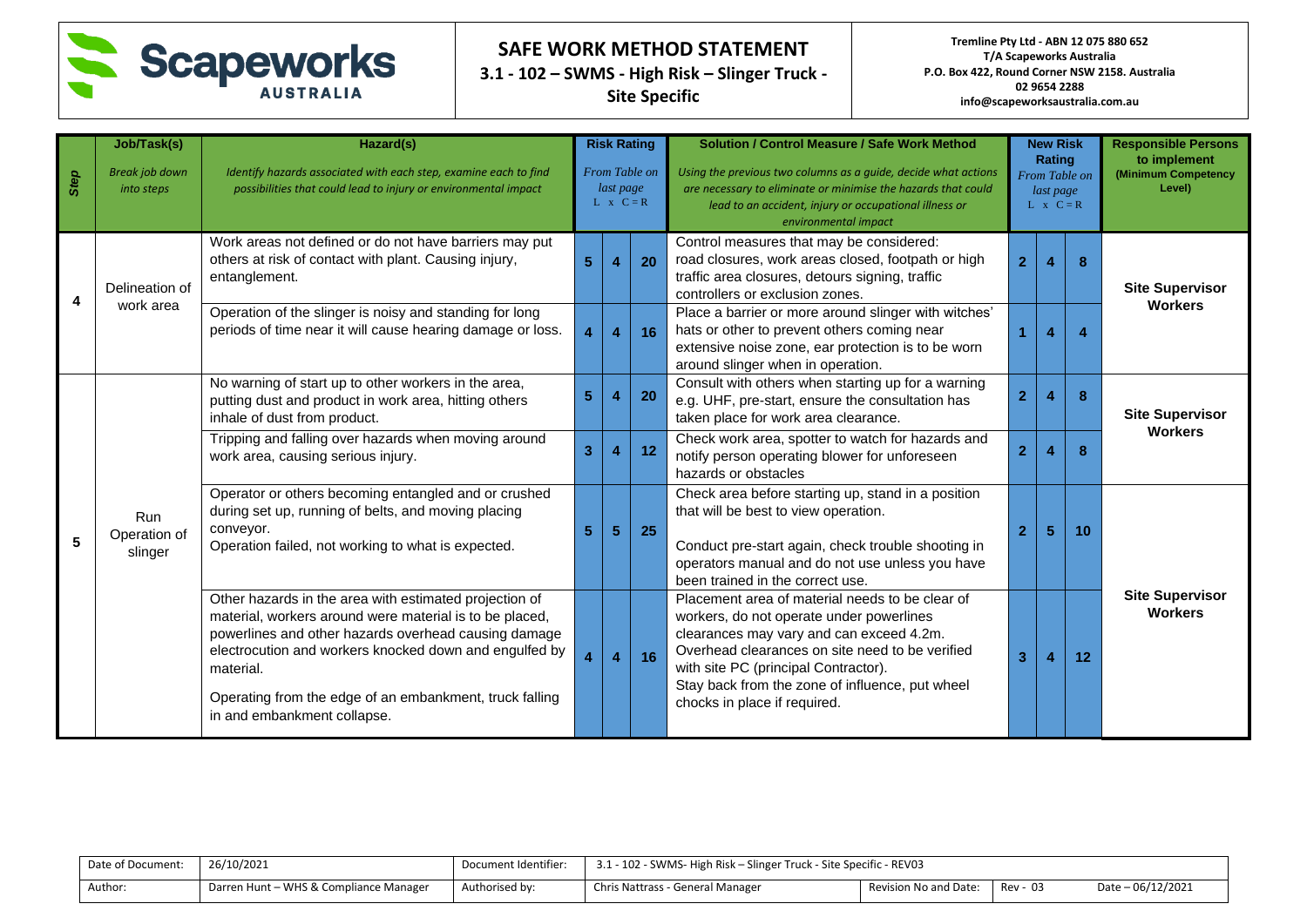

**Tremline Pty Ltd - ABN 12 075 880 652 T/A Scapeworks Australia P.O. Box 422, Round Corner NSW 2158. Australia 02 9654 2288 info@scapeworksaustralia.com.au**

| Step | Job/Task(s)<br>Break job down into<br>steps           | Hazard(s)<br>Identify hazards associated with each step, examine each to find<br>possibilities that could lead to injury or environmental impact                                                                                                                                                                |   | <b>Risk Rating</b><br>From Table on<br>last page<br>$L \times C = R$ |                | <b>Solution / Control Measure / Safe Work Method</b><br>Using the previous two columns as a quide, decide what<br>actions are necessary to eliminate or minimise the hazards<br>that could lead to an accident, injury or occupational illness<br>or environmental impact                                                                                                            |   | <b>New Risk</b><br>Rating<br>From Table on<br>last page<br>$L \times C = R$ |    | <b>Responsible</b><br><b>Persons to</b><br>implement (Minimum<br><b>Competency Level)</b> |
|------|-------------------------------------------------------|-----------------------------------------------------------------------------------------------------------------------------------------------------------------------------------------------------------------------------------------------------------------------------------------------------------------|---|----------------------------------------------------------------------|----------------|--------------------------------------------------------------------------------------------------------------------------------------------------------------------------------------------------------------------------------------------------------------------------------------------------------------------------------------------------------------------------------------|---|-----------------------------------------------------------------------------|----|-------------------------------------------------------------------------------------------|
| 6    | Run material                                          | Operator not seeing other people in vicinity of moving<br>plant or vicinity of location where material will be placed,<br>making a big impact knocking them down.<br>Extra work adds extra risk if incorrect quantities are<br>placed, moving material twice loss of production.                                | 5 | 5                                                                    | 25             | Keep a good visual on material placement, stop<br>the operation if you are required to be out of<br>sight, a spotter may be required to assist.<br>Be clear on quantities to be put in and in what<br>area, stop operation when its to be checked.                                                                                                                                   |   | 5                                                                           | 10 | <b>Site Supervisor</b><br><b>Workers</b>                                                  |
| 7    | Product and<br>protection                             | Dust from products can irritate eyes, throat, and skin.<br>Dust may contain microscopic solids or liquid droplets<br>that are small enough to get deep into the lungs and<br>cause serious health problems. Large particles may<br>irritate the nose, throat, and eyes.<br>May cause skin sensation by contact. |   | 4                                                                    | 16             | Human health effects of dust relate mainly to the<br>size of dust particles.<br>Dust masks and eye protection is to be worn.<br>Wear PPE as directed and shown, do not remove<br>mask until you are clear from hazardous<br>area. Only wear masks that meet the Australian<br>Standards 1716:2012<br>Wear standard duty gloves, boots, and loose<br>comfortable protective clothing. | 4 |                                                                             | 4  | <b>Operator</b>                                                                           |
| 5    | Operator<br>working and<br>moving to<br>conduct works | Operator slipping or falling of work platform on plant<br>during placement of material<br>Operator becoming entangled/crushed/stabbed/<br>sheared or suffering some other plant related injury<br>during placement of material.<br>Material spilling off conveyer belts hitting<br>operator/workers below.      |   | 3                                                                    | $\overline{9}$ | 3-point contact when accessing work<br>platform.<br>Keep clear of moving parts whilst operating<br>if there is debris to be cleared stop operation<br>first.<br>Do not stand under delivery belt operation at<br>any time whilst in operation.                                                                                                                                       | 3 | $\overline{2}$                                                              | 6  | Operator                                                                                  |

| Date of Document: | 26/10/2021                             | Document Identifier: | 3.1 - 102 - SWMS- High Risk – Slinger Truck - Site Specific - REV03 |                       |          |                   |  |
|-------------------|----------------------------------------|----------------------|---------------------------------------------------------------------|-----------------------|----------|-------------------|--|
| Author:           | Darren Hunt - WHS & Compliance Manager | Authorised by:       | Chris Nattrass - General Manager                                    | Revision No and Date: | Rev - 03 | Date - 06/12/2021 |  |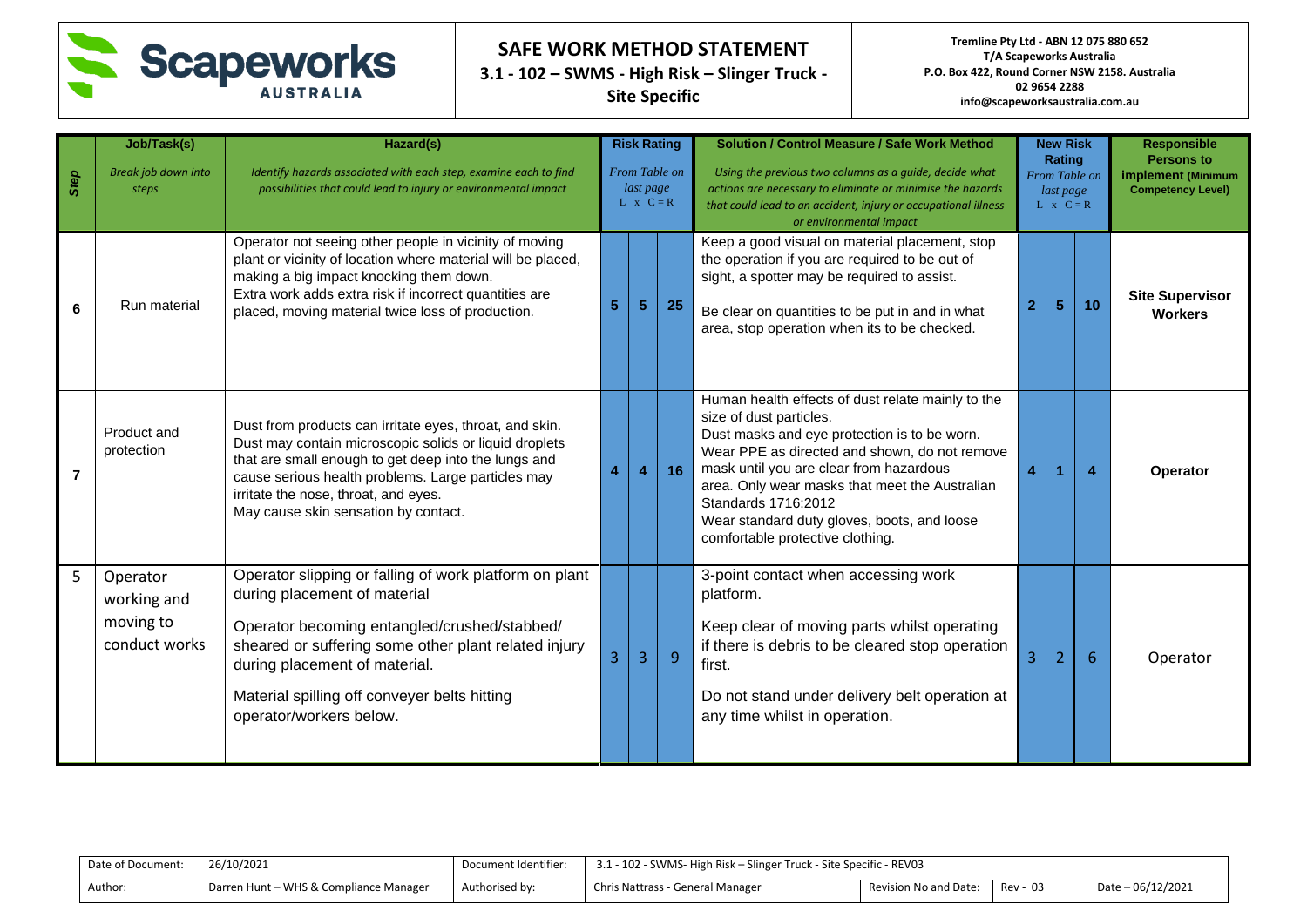

**Tremline Pty Ltd - ABN 12 075 880 652 T/A Scapeworks Australia P.O. Box 422, Round Corner NSW 2158. Australia 02 9654 2288 info@scapeworksaustralia.com.au**

| Step | Job/Task(s)<br><b>Break job down</b><br>into steps | Hazard(s)<br>Identify hazards associated with each step, examine each to find<br>possibilities that could lead to injury or environmental impact                                  | <b>Risk Rating</b><br>From Table on<br>last page<br>$L \times C = R$ |                |    | <b>Solution / Control Measure / Safe Work Method</b><br>Using the previous two columns as a guide, decide what actions<br>are necessary to eliminate or minimise the hazards that could<br>lead to an accident, injury or occupational illness or<br>environmental impact |                | <b>New Risk</b><br>Rating<br>From Table on<br>last page<br>$L \times C = R$ |                | <b>Responsible Persons to</b><br>implement (Minimum<br><b>Competency Level)</b> |
|------|----------------------------------------------------|-----------------------------------------------------------------------------------------------------------------------------------------------------------------------------------|----------------------------------------------------------------------|----------------|----|---------------------------------------------------------------------------------------------------------------------------------------------------------------------------------------------------------------------------------------------------------------------------|----------------|-----------------------------------------------------------------------------|----------------|---------------------------------------------------------------------------------|
|      |                                                    | Loose material on Slinger coming off when in transit<br>hitting other vehicle causing accidents and serious<br>injury or death.                                                   | 4                                                                    | 4              | 16 | Before setting off and after use, a good inspection<br>is to be completed to ensure no loose material is<br>left on the truck and could dislodge in travel.                                                                                                               | $\overline{2}$ | 4                                                                           | 8              |                                                                                 |
| 8    | Clean up and<br>pack up                            | Dust inhalation from blowing and sweeping                                                                                                                                         | 4                                                                    | 5 <sup>5</sup> | 20 | Ensure PPE is still on for protection from dust and<br>leave all warning signs out till pack up is complete.                                                                                                                                                              |                | $\overline{\mathbf{5}}$                                                     | $\overline{5}$ | Supervisor                                                                      |
|      |                                                    | Material stuck in bin and not running freely, and<br>operator needed to enter bin, belt running then<br>operator becomes entangled wedged at chute losing<br>limbs causing death. | $\overline{\mathbf{5}}$<br>20<br>$\overline{\mathbf{5}}$             |                |    | No one is to enter the bin unless the conveyor belt<br>is isolated an unable to run, remotely or manually. It<br>must be fail to safe                                                                                                                                     |                | $\overline{\mathbf{5}}$<br>$\sqrt{5}$                                       |                | worker                                                                          |
|      |                                                    |                                                                                                                                                                                   |                                                                      |                |    |                                                                                                                                                                                                                                                                           |                |                                                                             |                |                                                                                 |
|      |                                                    |                                                                                                                                                                                   |                                                                      |                |    |                                                                                                                                                                                                                                                                           |                |                                                                             |                |                                                                                 |

| Date of Document: | 26/10/2021                             | Document Identifier: | 3.1 - 102 - SWMS- High Risk – Slinger Truck - Site Specific - REV03 |                       |          |                    |  |
|-------------------|----------------------------------------|----------------------|---------------------------------------------------------------------|-----------------------|----------|--------------------|--|
| Author:           | Darren Hunt - WHS & Compliance Manager | Authorised by:       | Chris Nattrass - General Manager                                    | Revision No and Date: | Rev - 03 | Date $-06/12/2021$ |  |